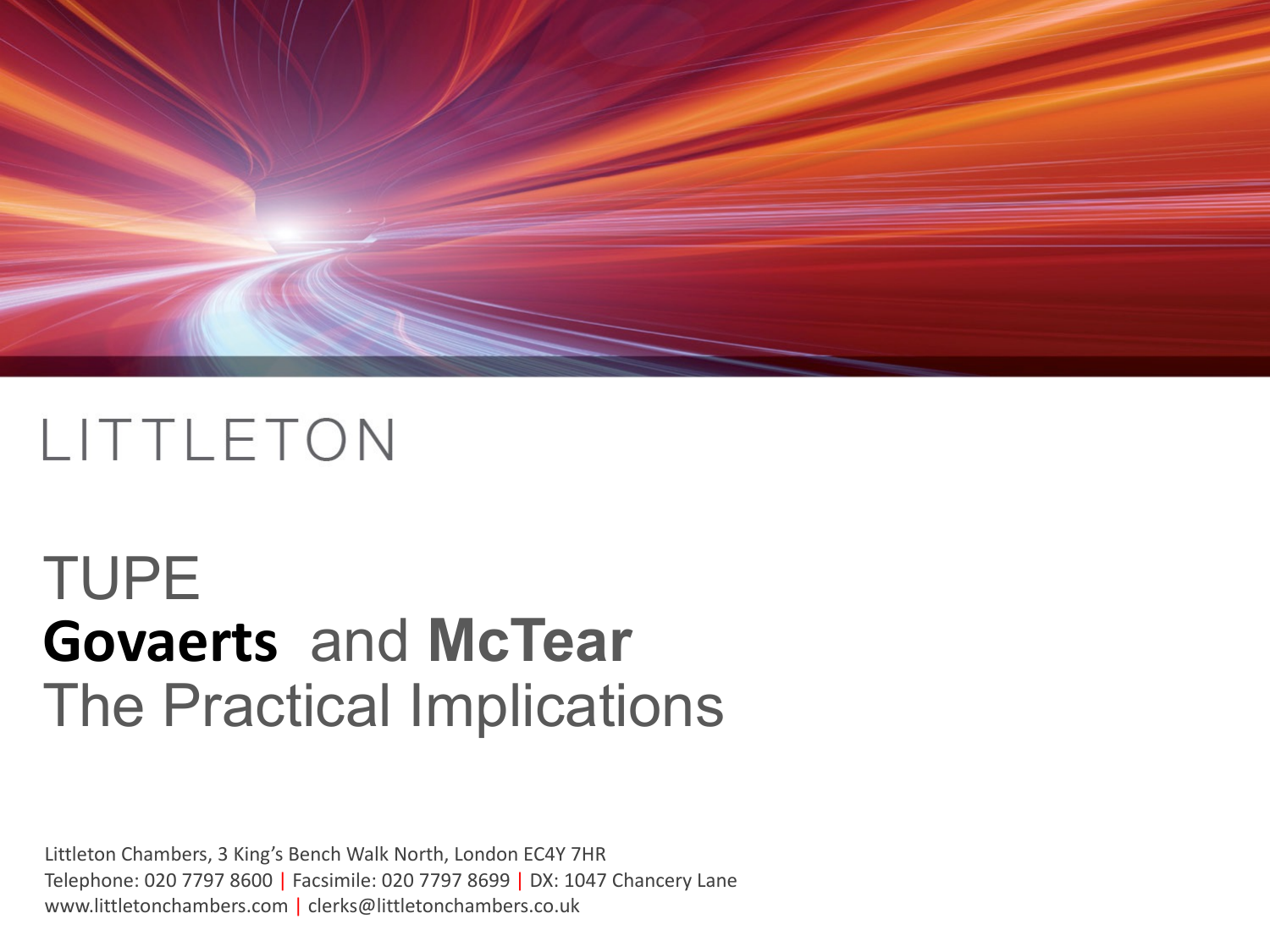## David Reade QC Littleton Chambers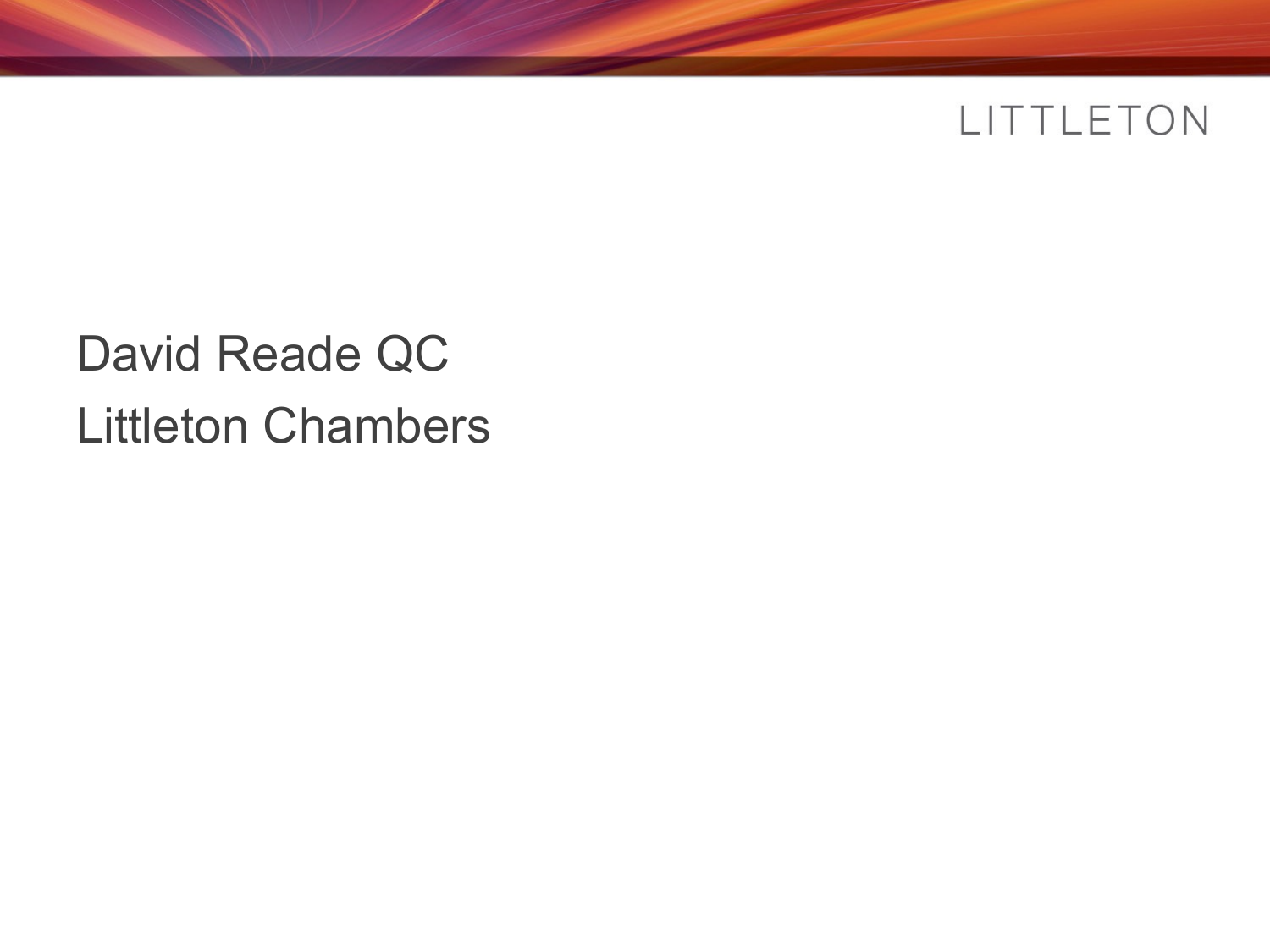- The Issue
	- A Tupe transfer of part of larger entity
	- It may be a larger business in administration
	- There are profitable elements and these are the subject of a transfer ( or required to be treated as such)
	- $-$  EU model Reg 3(1)(a)
		- transfer of an economic entity which retains its identity
		- *Amatori and ors v Telecom Italia SpA and anor* [2014] IRLR 400
		- functionally autonomous part of an organised economic activity, identified as such by the transferor and the transferee at the time of its transfer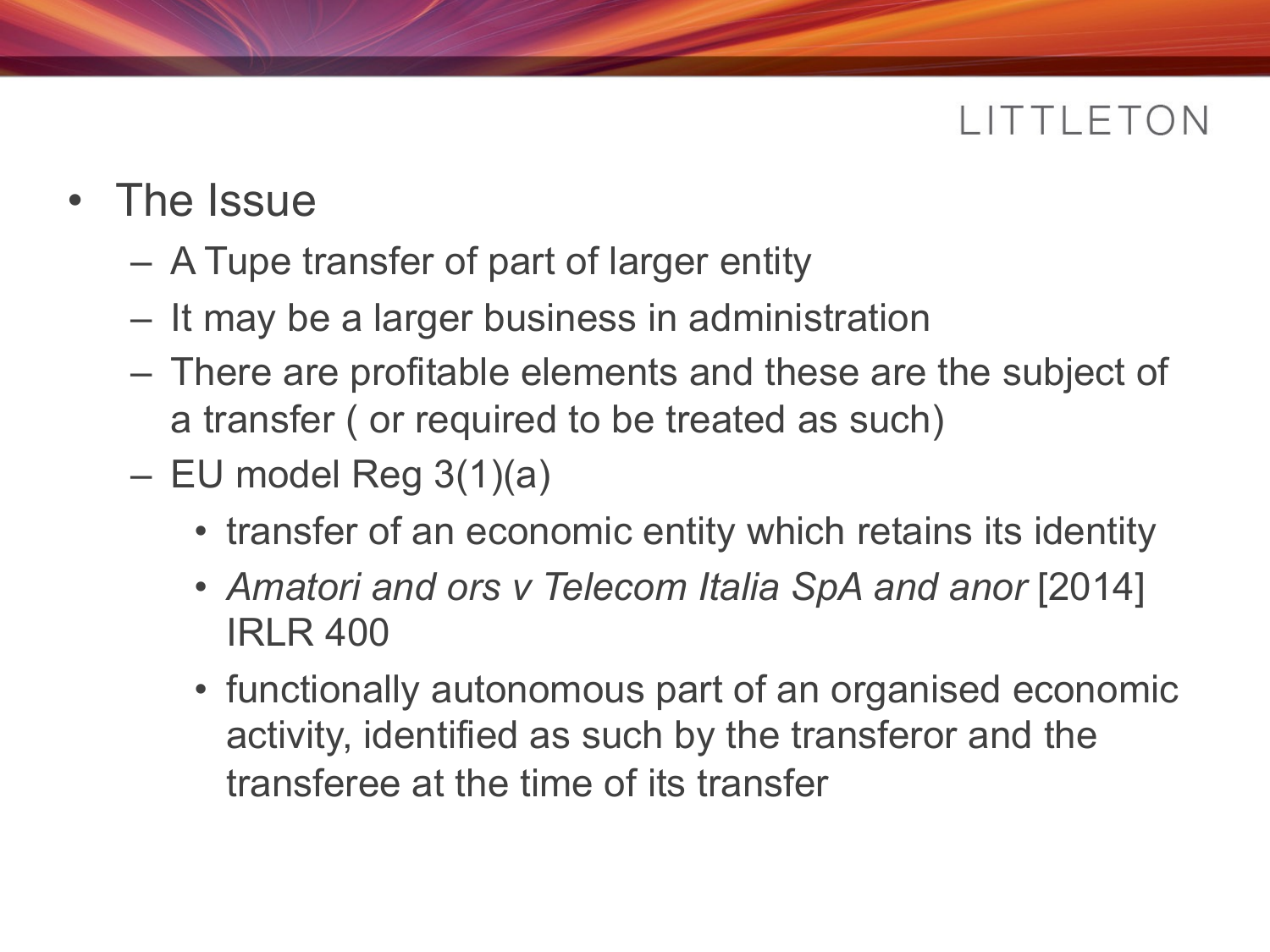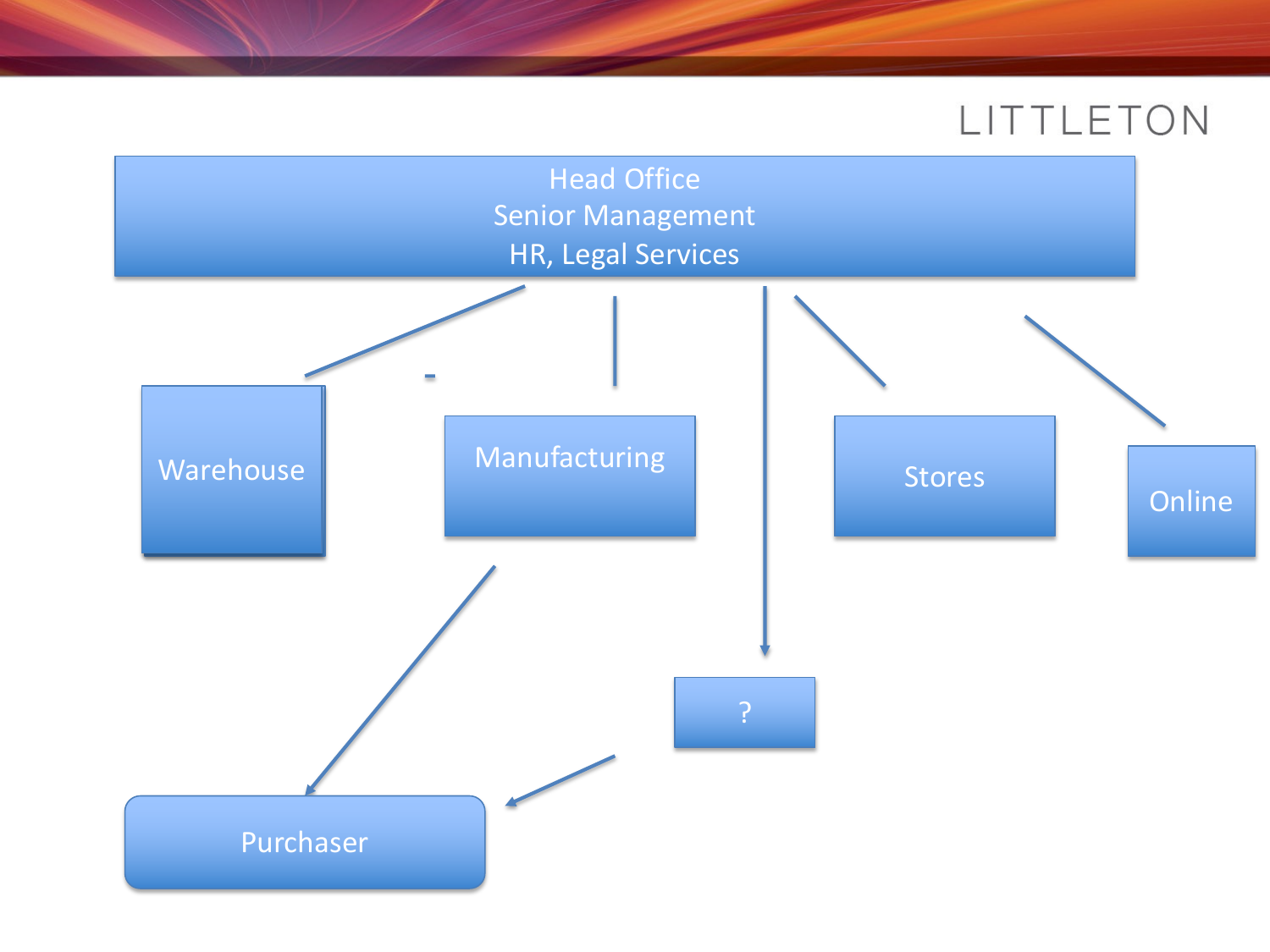- Reg 4
- person employed by the transferor and assigned to the **organised grouping of resources or employees** that is subject to the relevant transfer, which would otherwise be terminated by the transfer, but any such contract shall have effect after the transfer as if originally made between the person so employed and the transferee
- *Botzen v Rotterdamsche Droogdok Maatschappij BV* [1986] 2 C.M.L.R. 50, ECJ
- *Duncan Web Offset (Maidstone) Ltd v Cooper* [1995] I.R.L.R. 633
- *Jones and Kingston v Darlows Estate Agency* (Unreported, 6 July 1998, CA)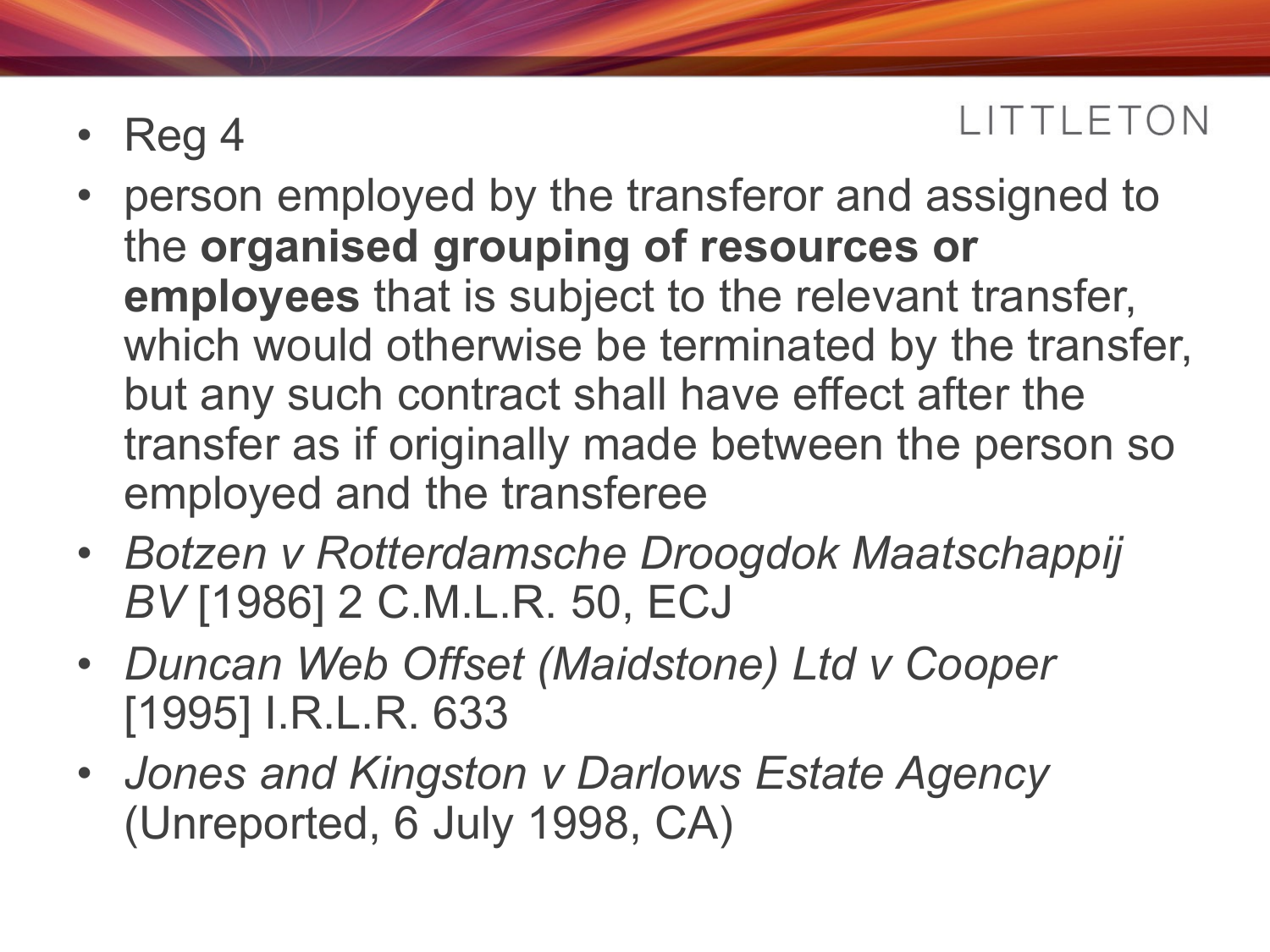- *Duncan Web Offset (Maidstone) Ltd v Cooper* [1995] I.R.L.R. 633
	- how much time was spent on different parts of the business,
	- how much value was given to each part of the business by the employee,
	- what the contract of employment had to say about what the employee's duties were,
	- how the cost of employing the employee was allocated as between different parts of the business.

*Jones and Kingston v Darlows Estate Agency* (Unreported, 6 July 1998, CA)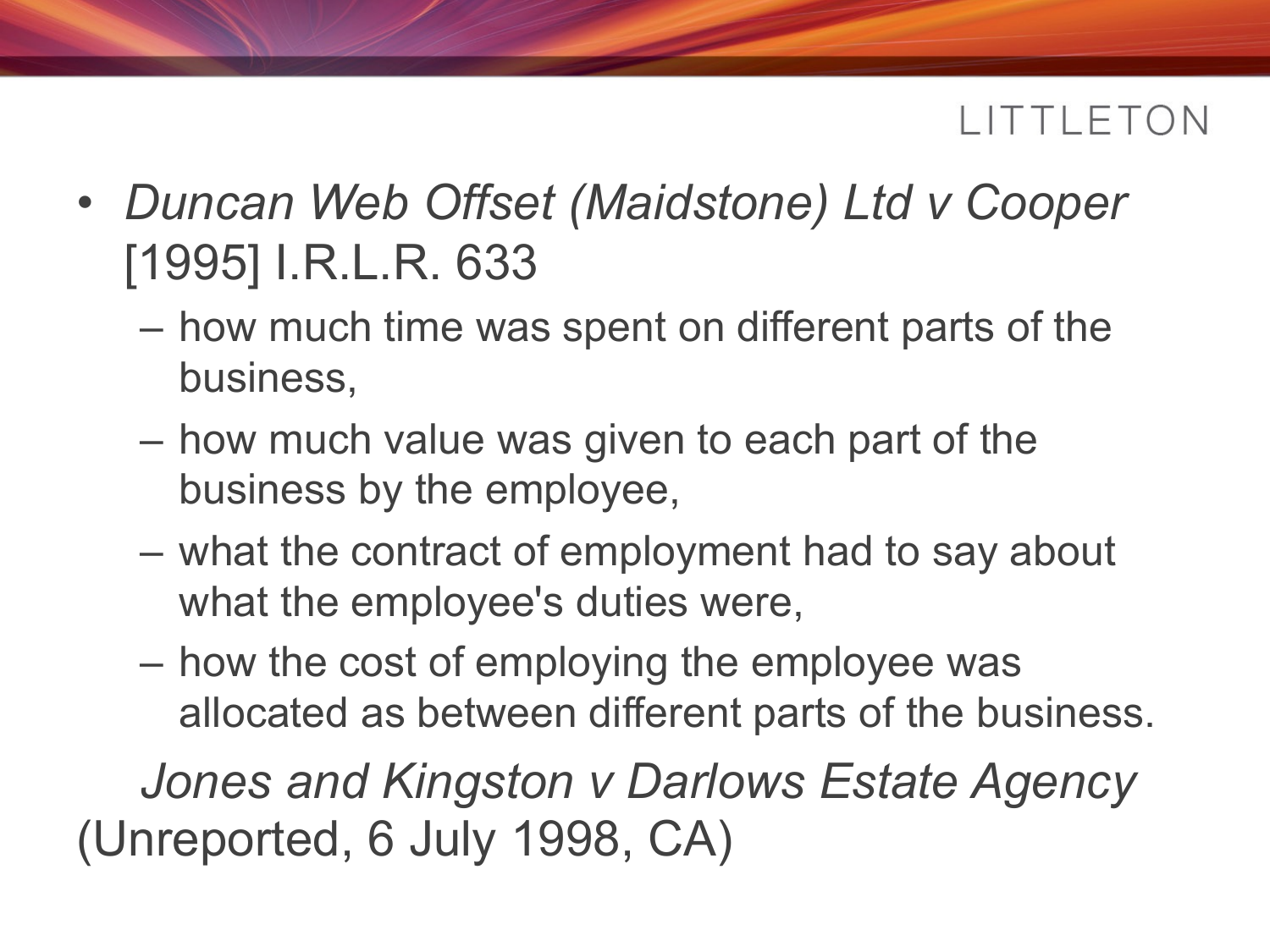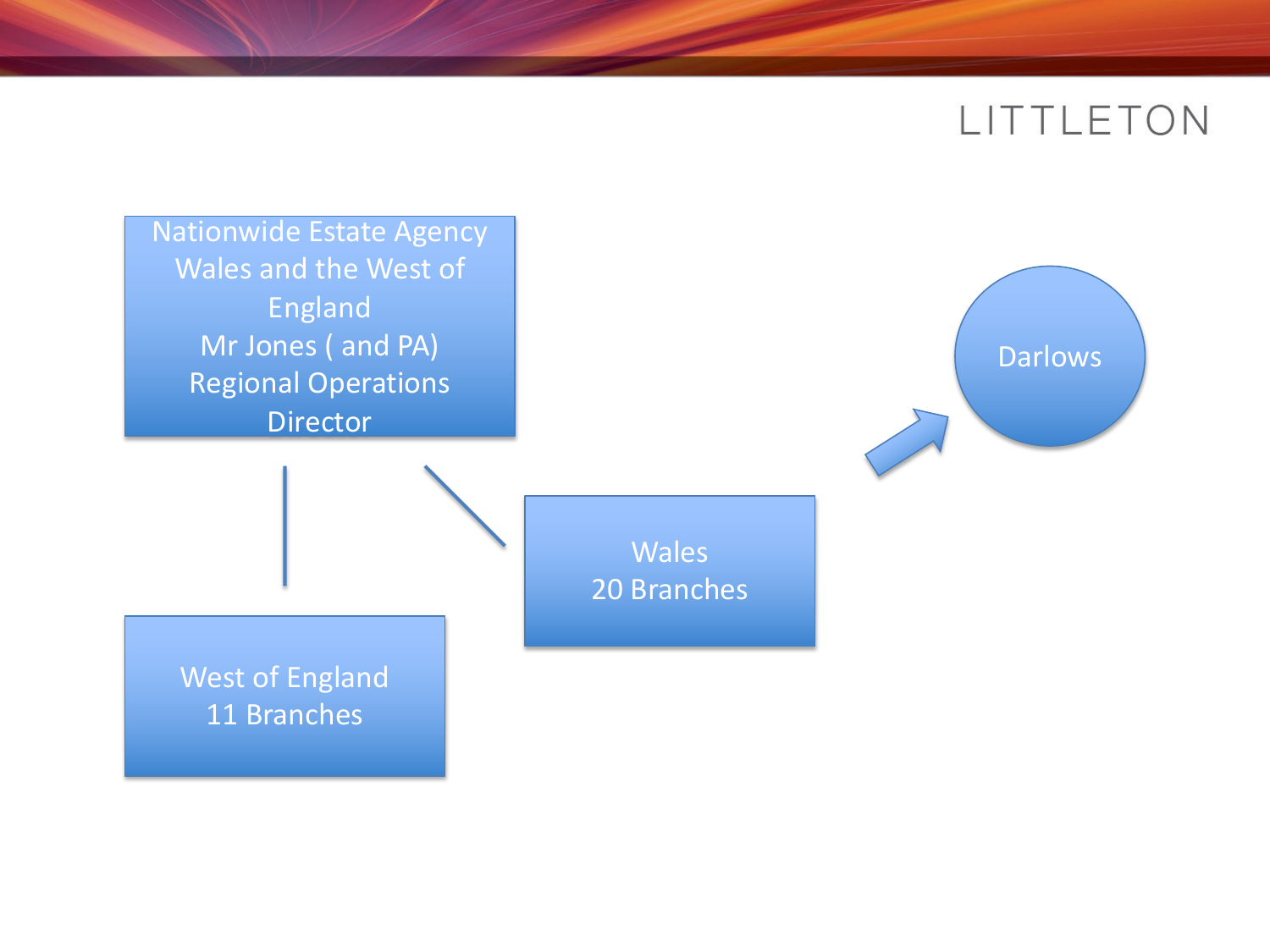# **Govaerts**

- **ISS Facility Services NV v Govaerts and Atalian NV Case C-344/18 CJEU**
- **[2020] IRLR 639**
- 26th March 2020
- Fragmentation in the transfer of a service in an EU transfer
- No transfer not an answer
- Unreasonable to place all liability on one transferee, interests of the transferee also protected
- Splitting the role performed by the worker between the transferees in proportion to the tasks performed by the worker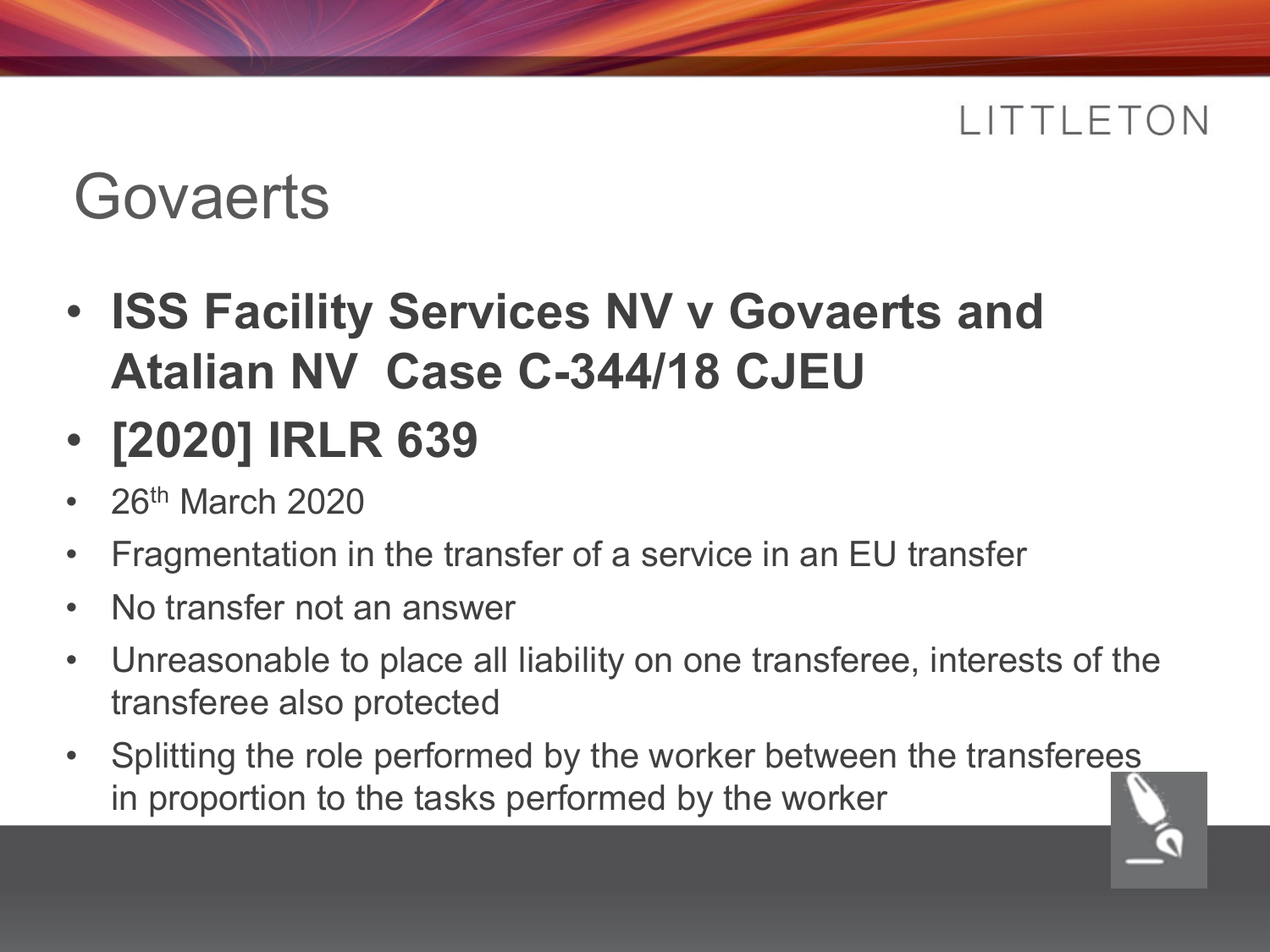In the light of all the foregoing, the answer to the question referred is that, where a transfer of undertaking involves a number of transferees, art 3(1) of Directive 2001/23 must be interpreted as meaning that the rights and obligations arising from a contract of employment are transferred to each of the transferees, in proportion to the tasks performed by the worker concerned, provided that the division of the contract of employment as a result of the transfer is possible and neither causes a worsening of working conditions nor adversely affects the safeguarding of the rights of workers guaranteed by that directive, which it is for the referring court to determine. If such a division were impossible to carry out or would adversely affect the rights of that worker, the transferee(s) would be regarded as being responsible for any consequent termination of the employment relationship, under art 4 of that directive, even if that termination were to be initiated by the worker.

Para 38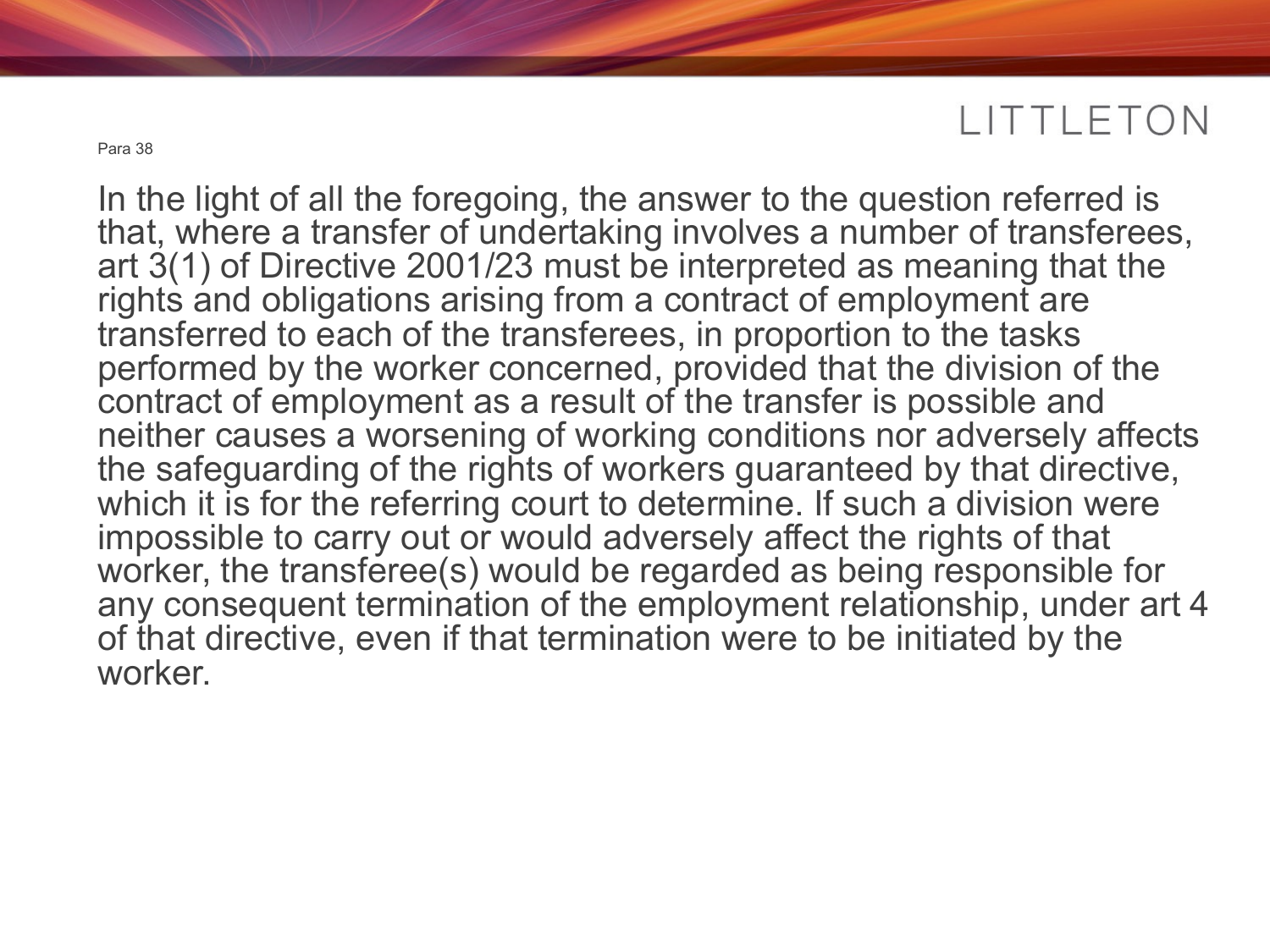# ISS Facility cont

- No consideration of Botzen or the issue of assignment? ( or perhaps it should be read as assuming assignment to the whole)
- So should Mr Jones have had 2 jobs? One retained the other transferred
- Or does Govearts only apply if the entire economic entity has been transferred to two or more transferees ( para 27). Only then would there be no safeguarding of the contract of employment of the employee in the context of a transfer.
- But could it be said that the safeguarding is not ensured if the absent application the worker would be employed by an insolvent undertaking?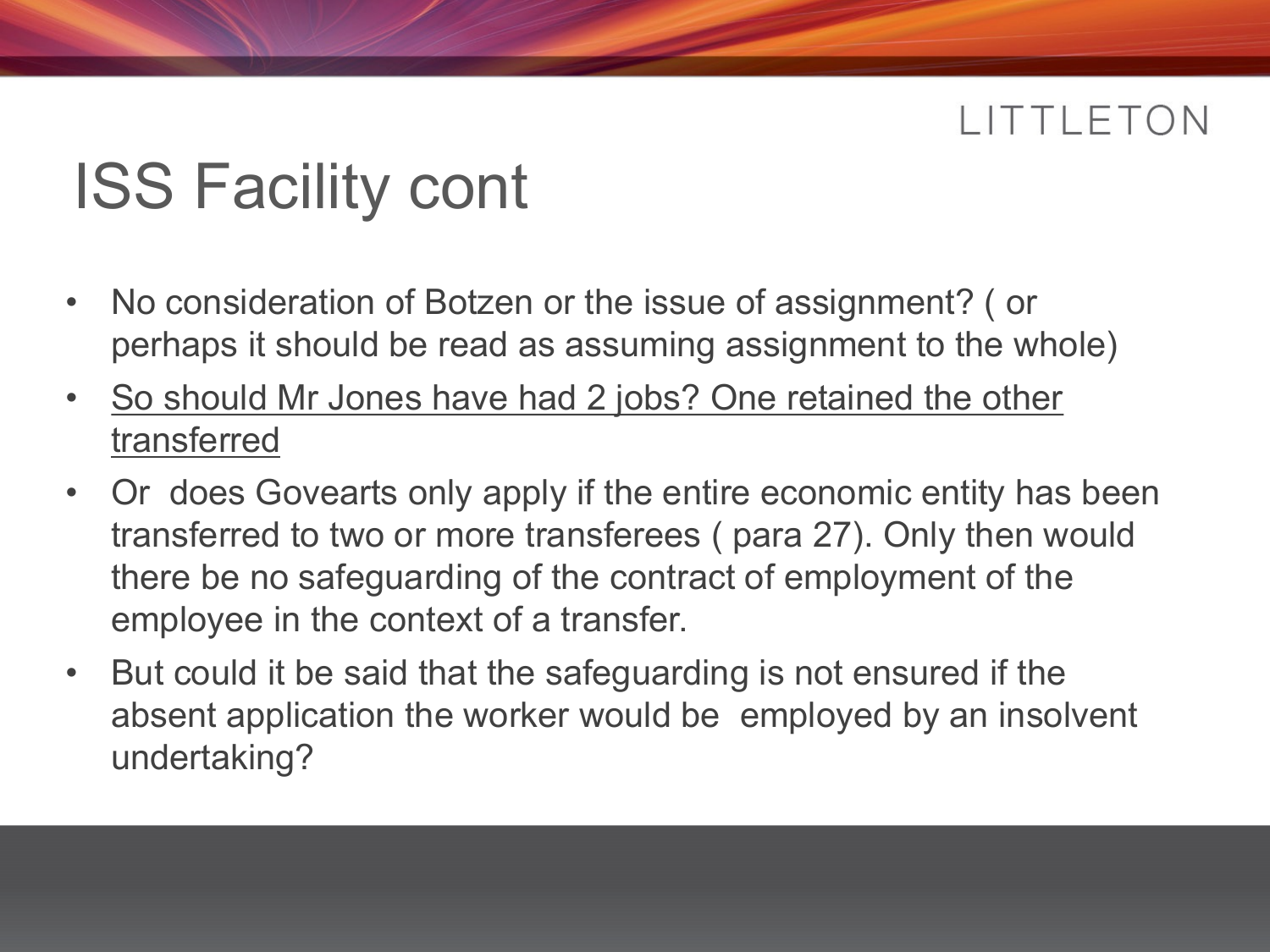- Para 34 appears to contemplate a division into part time contracts in proportion to task to the tasks performed by the worker
- Is this a division on the basis of time? Para 32 appears to contemplate it could be on the basis of value of the lots (part?)
- In Govaerts the facts conveniently meant worker's time allocated across lots
- But two part time contracts, what if competitors? What about obligations of fidelity, post termination restraints in the original contract. What if inconsistent for 2 P/T contracts.
- But what if no easy division of time. Having 2 overlapping contracts with 2 masters has significant legal problems seem *McTear* para 38 to 40
- Not possible, in general terms, for an employee to have two employers
- See Wynn-Evans and Reade ELA Bulletin July 2020,
- Division has to be possible, and possible within National Laws as CJEU noted Art 2(2) without prejudice to National laws on definition of a contract of employment or employment relationship (para 32)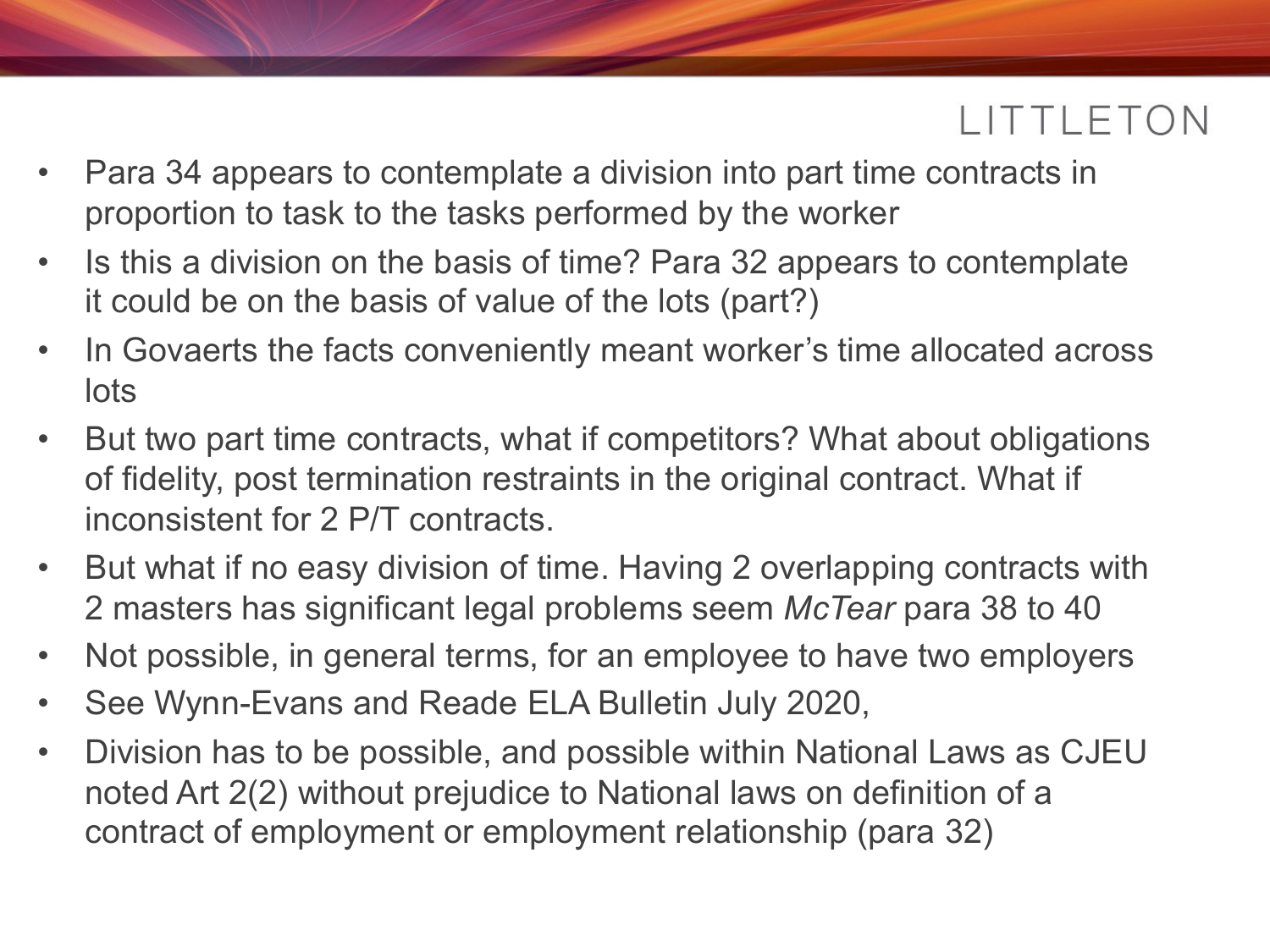- But what of the position of the worker?
- Transfer away of a significant part of their duties
- A substantial change in their working conditions to their material detriment ( Reg 4(9))
- Does not matter if a valid contractual change, per *Lewis v Dow Silicones UK Ltd* (EAT 4<sup>th</sup> March 2021)
- But "are they a person whose contract is or would be transferred"
- But Govaerts appears to contemplate this protection should be engaged (para 36)
- Is it necessary to read Reg 4 purposively
- But there should be no objection to the transfer, see *Abellio London Ltd (Formerly Travel London Ltd) v Musse* and others UKEAT/0283/11 [2012] IRLR 360 so that can claim Unfair Dismissal against transferee.
- Does the worker also have claim constructive dismissal (Reg 4(11) to get their notice pay Reg 4(10) [ nb the valid contractual change meant the constructive dismissal claim failed in *Dow Silicones*]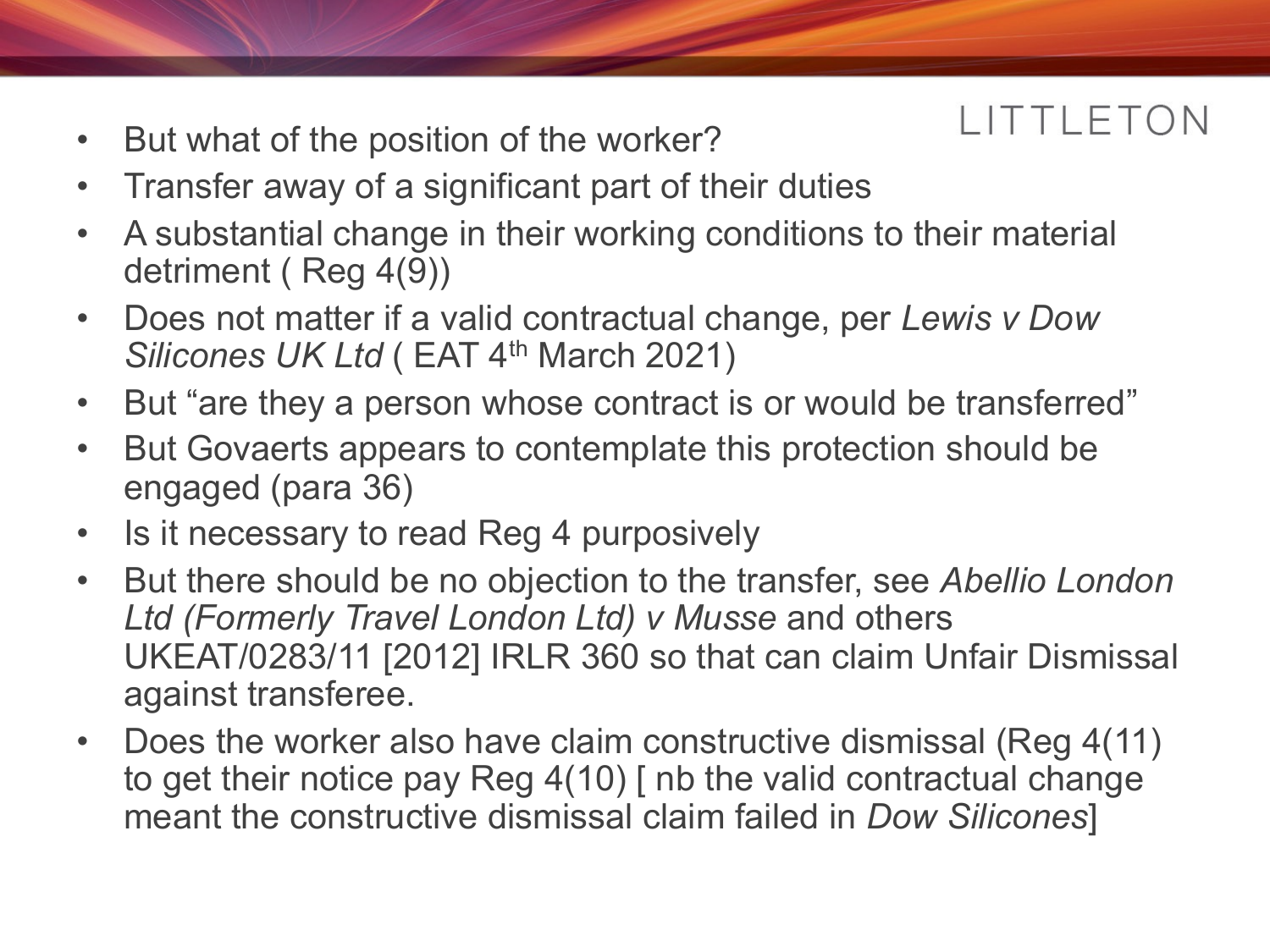- **SPC**
- This is a different approach to that which has been taken in the UK on service provision change:
	- *Clear Springs v Ankers and others* [2009] UKEAT 0054-08-2402 ( no transfer possible if complete fragmentation)
	- *Kimberley Group Housing Ltd v Mr D Hambley and Leena Homes Ltd* [2008] IRLR 682

( transfer to the transferee who takes the majority of the work)

SPC may have limited impact in the posited transfer as the client will be different ( Head Office staff are not directed to an external Client) But SPC may be engaged

Will it be necessary to rethink the position or will there be a difference of approach between SPC and and EU in a splitting situation? Enter McTear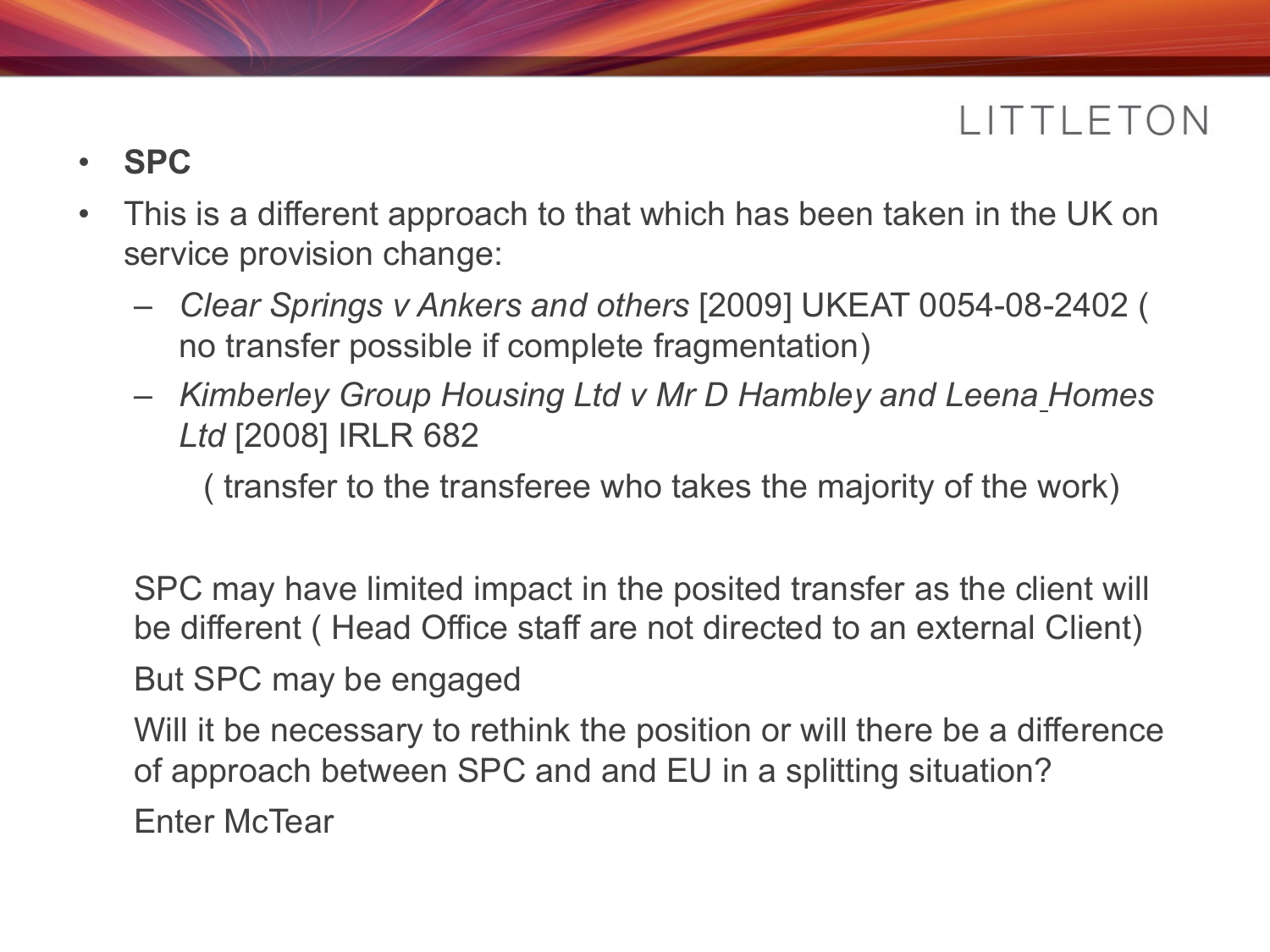- SPC  $3(1)(b)$ 
	- Activity base test
	- Not necessary to identify autonomy in *Telecom Italia*  see *Arch Initiatives v Greater Manchester West Mental Health NHS Trust EAT – [2016] IRLR 406*
	- The identification of an organized grouping of employees that have as their principal purpose the carrying out the activities
	- But activities may be fragmented see *London Care Ltd v Henry and others* UKEAT/0219/17/DA, UKEAT/0220/17/DA 21st February 2018 (Supperstone J).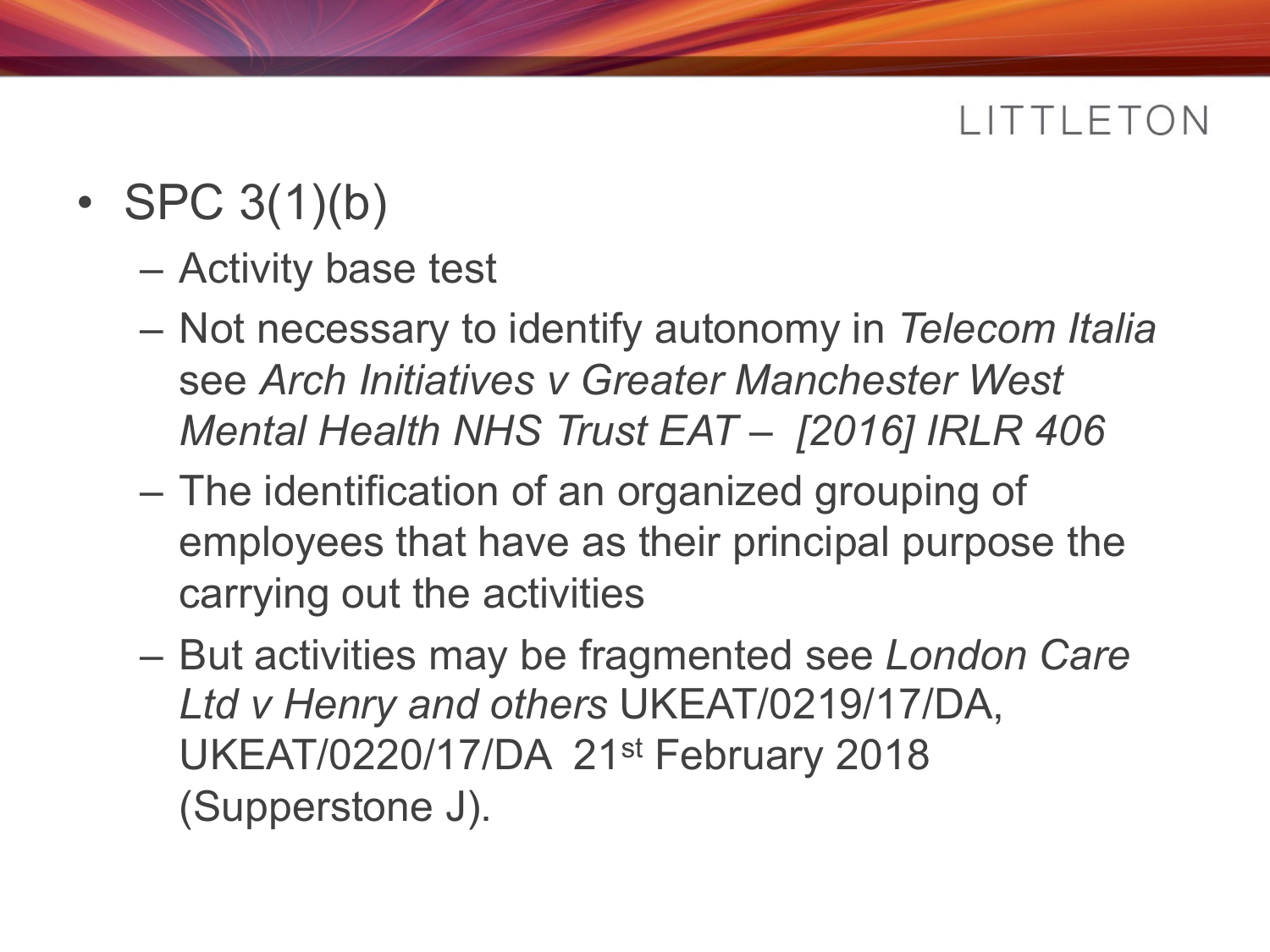- *McTear Contracts & Mitie Property Services UK Ltd v Bennett and others*
- *UKEATs/0030/19/SS*
- Amey Services Ltd contract for replacement kitchens North Lanarkshire Council housing stock
- Re tender, contract split into 2 lots, North and South: McTear and Mitie.
- 2 teams, geographical analysis of work carried out by teams. Tribunal determined 1 team to each of the new contractors on the basis of where they predominately carried out their work.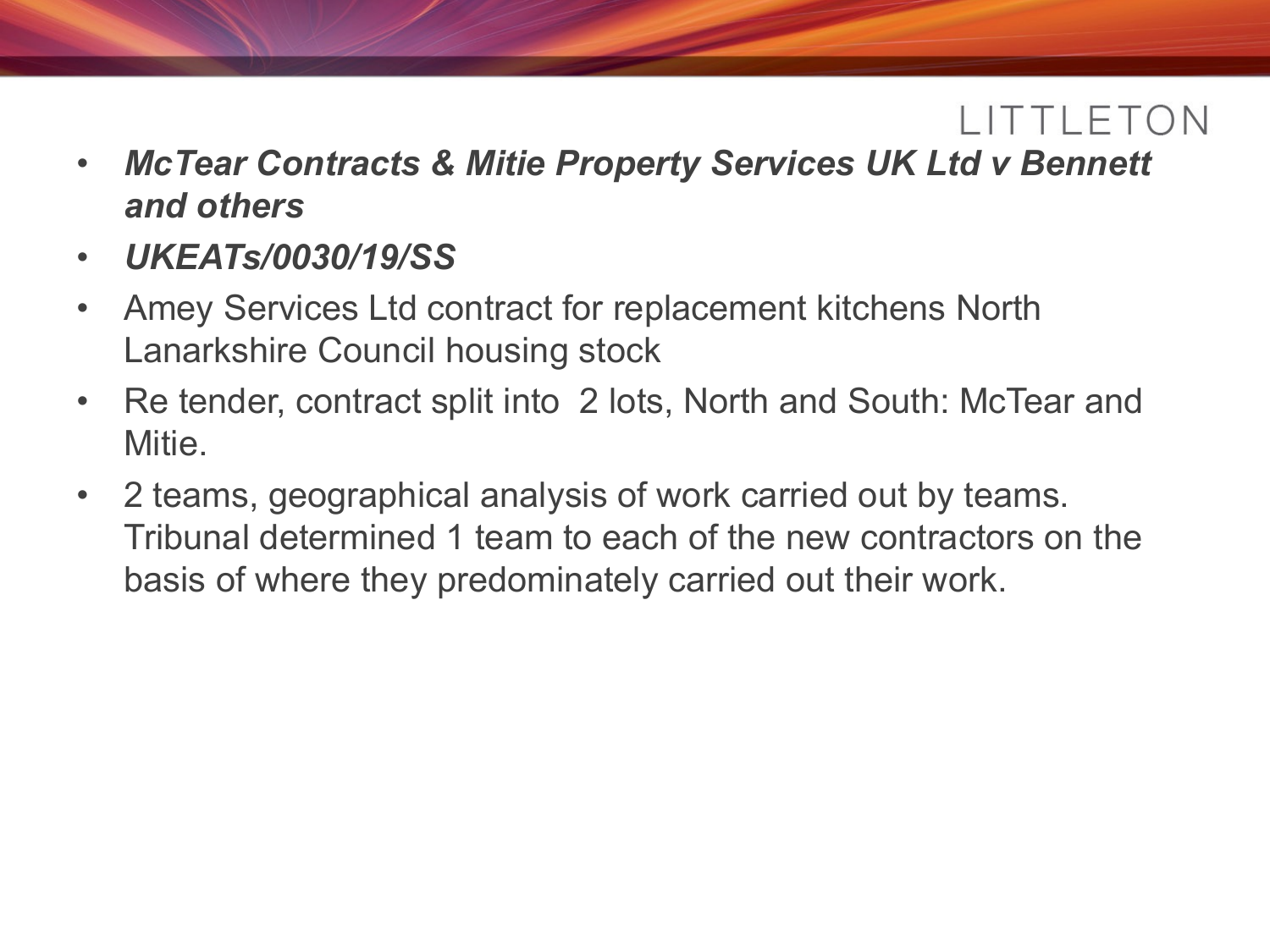- The Tribunal considered itself bound by *Kimberley Group Housing Ltd v v Mr D Hambley and Leena Homes Ltd* [2008] IRLR 682
- *Govaerts* introduced at EAT level
- Seemed to be agreement that would apply to SPC
- No contrary argument
- There is force in the proposition that should be applied. A particular issue where transfer might be seen as both and EU and SPC transfer
- EAT acknowledge that Govaerts is retained EU Law under European Union Withdrawal Act 2018
- EAT express sympathy view that Kimberly and Duncan Web (Offset) must be read as subject to Govaerts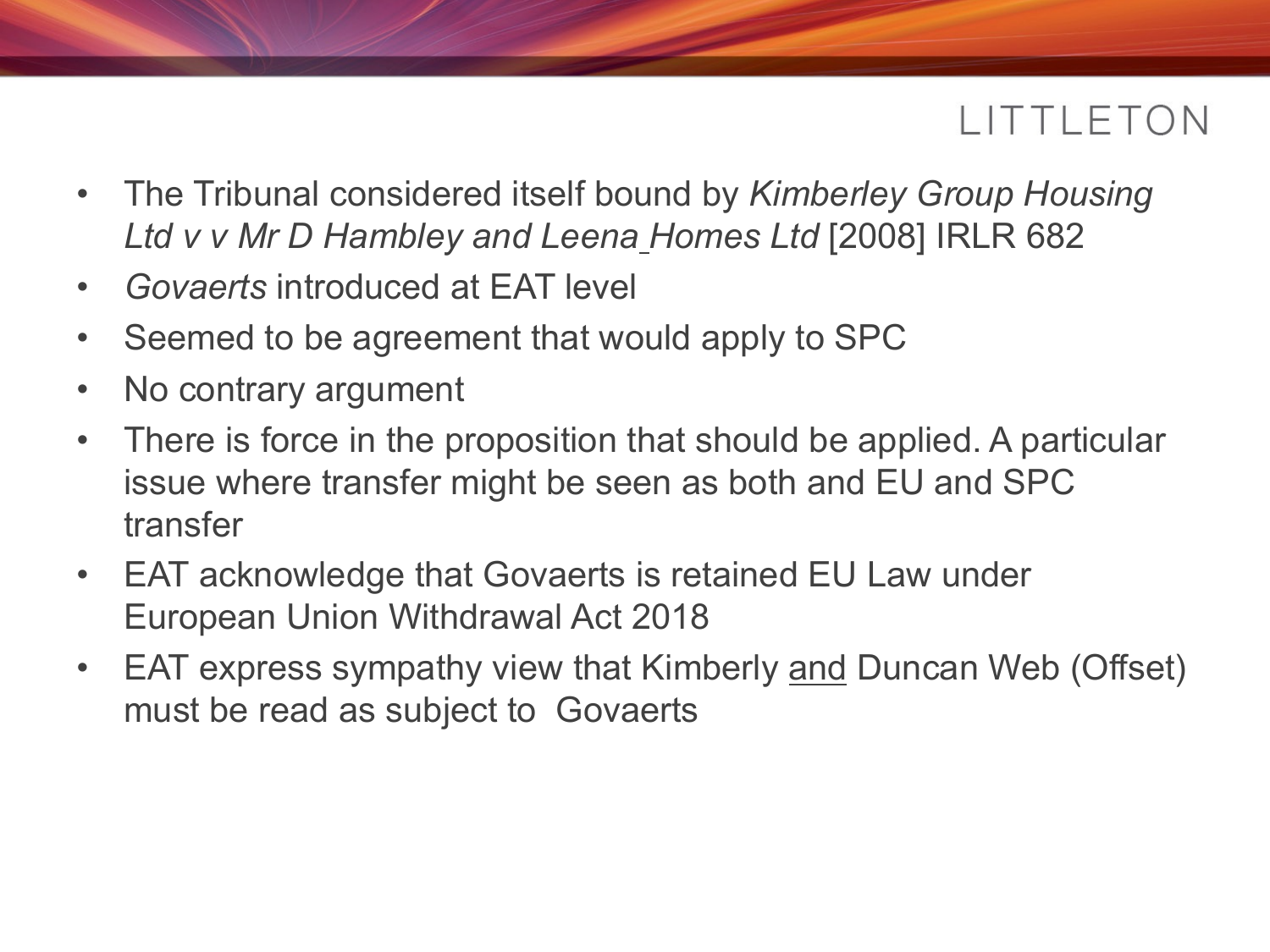- LITTLETON • Never really engaged in McTear
	- There were separate organised groups of worker around the specific activity of installation
	- Geographic analysis made more sense if one could say there was a pre existing degree of autonomy of the teams, per Italia, and the North and South division became an application of *Duncan Web*
	- One would not normally get to Govaerts situation in SPC
	- As
		- The focus is on the organised group around an activitiy
		- Still need to consider assignment in relation to that organized grouping on a *Duncan Web* basis
	- Goveart only really apply to a pure SPC if the organized group, whose principal purpose is the carrying out of the activities, would be split, because the activities will be carried on by more than one putative transferee for the same client.